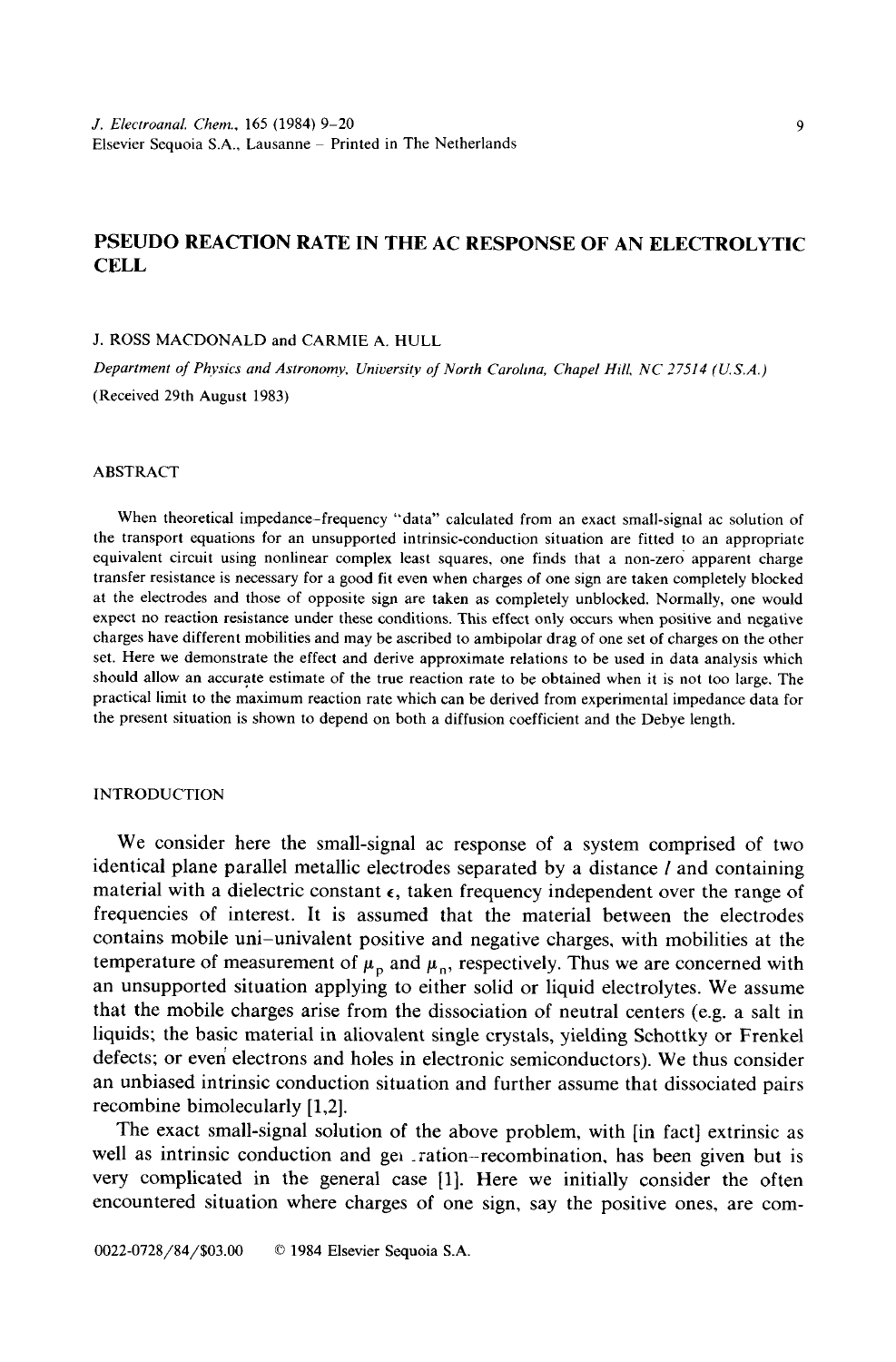pletely blocked at the electrode, and the negative ones are completely unblocked, show ohmic behavior, and may thus be considered to react at the electrodes exceedingly rapidly (infinite reaction rate,  $k<sub>n</sub>$ ). With the signs reversed this is a common parent-ion electrode situation for ionic conductions. (Although the sign choice is arbitrary, we use the present selection of signs and reaction rates for agreement with previously published work embodying this selection.)

Let the electrode reaction rates for positive and negative charge carriers be denoted  $k_p$  and  $k_p$ , where here we shall always choose  $k_p = 0$  and will initially take  $k<sub>n</sub> = \infty$ . Let us normalize all rates so that  $\rho<sub>i</sub> = (l/2)(k<sub>i</sub>/D<sub>i</sub>)$ , where  $D<sub>i</sub>$  is the diffusion coefficient of the *j*th type of charges. Thus  $\rho_n = (1/2)(k_n/D_n)$ . Next, denote the mobility ratio as  $\pi_m \equiv \mu_n/\mu_p$ . Clearly as  $\mu_n \to \infty$ , since there is no blocking assumed for negative carriers, the impedance of the system must approach zero for all frequencies, an uninteresting condition. We are interested here in the opposite situation, that where  $\mu_n \leq \mu_p$  and  $\pi_m$  becomes small.

We need to define a few more parameters. Let the geometrical capacitance of the system be denoted by  $C_1 = \epsilon/4\pi l$ , where all extensive quantities will be given for unit electrode area. Further, let the high-frequency limiting resistance be denoted  $R_1 \equiv [(ec_0/l)(\mu_p + \mu_n)]^{-1}$ , where  $c_0$  is the common undisturbed bulk value of the concentration of the positive and negative charge carriers. Then the dielectric relaxation time  $\tau_{\text{D}}$  is just  $R_1C_1$ . Next, we need the quantities  $\Lambda$  and  $\xi$ , where  $\Lambda$  is a measure of the intrinsic dissociation ratio (small when  $\Lambda \ll 1$  and approaching full dissociation for  $\Lambda \gg 1$ ); and  $\xi = \tau_{I}/\tau_{D}$ , where  $\tau_{I}$  is the intrinsic recombination relaxation time [1]. We shall be entirely concerned with  $\xi \gg 1$ , so we are not dealing with relaxation semiconductor behavior [3]. Finally, define  $M = l/2L<sub>D</sub>$ , the number of two-mobile Debye lengths in half of the cell. Here  $L_D = [\epsilon kT/8\pi e^2c_0]^{1/2}$ , where  $k$  is Boltzmann's constant,  $T$  is the thermodynamic temperature, and  $e$  is the proton charge.

For increased generality, it is useful to deal with normalized quantities. Let us therefore normalize all resistances and impedances with  $R_1$  and all capacitances with  $C_1$ ; then  $R_N = R/R_1$ ,  $C_N = C/C_1$  and the normalized frequency is  $\Omega = \omega \tau_D = \omega R_1 C_1$ . For most experimental impedance measurements, even at the maximum measured frequency,  $\Omega$  < 1.

The system and conduction situation described above is a common one yet it has not been fully analyzed so far even though its exact solution exists [1]. Usually, impedance or admittance data are compared with the predictions of a plausible equivalent circuit by graphical or least squares methods [4-6] in order to determine values of the equivalent circuit parameters. Although it is very desirable to interpret these first-level parameters in terms of more basic and microscopic material/electrode characterizing parameters [1,7,8], this is not always done. As we shall show, in the present situation there is an appreciable chance, for fast electrode reactions, that the most natural microscopic interpretation will be erroneous, leading to an incorrect estimate of  $k_n$  unless the present analysis is employed.

As discussed elsewhere in detail [5], we believe that the most objective way to obtain equivalent circuit parameter estimates from experimental impedance or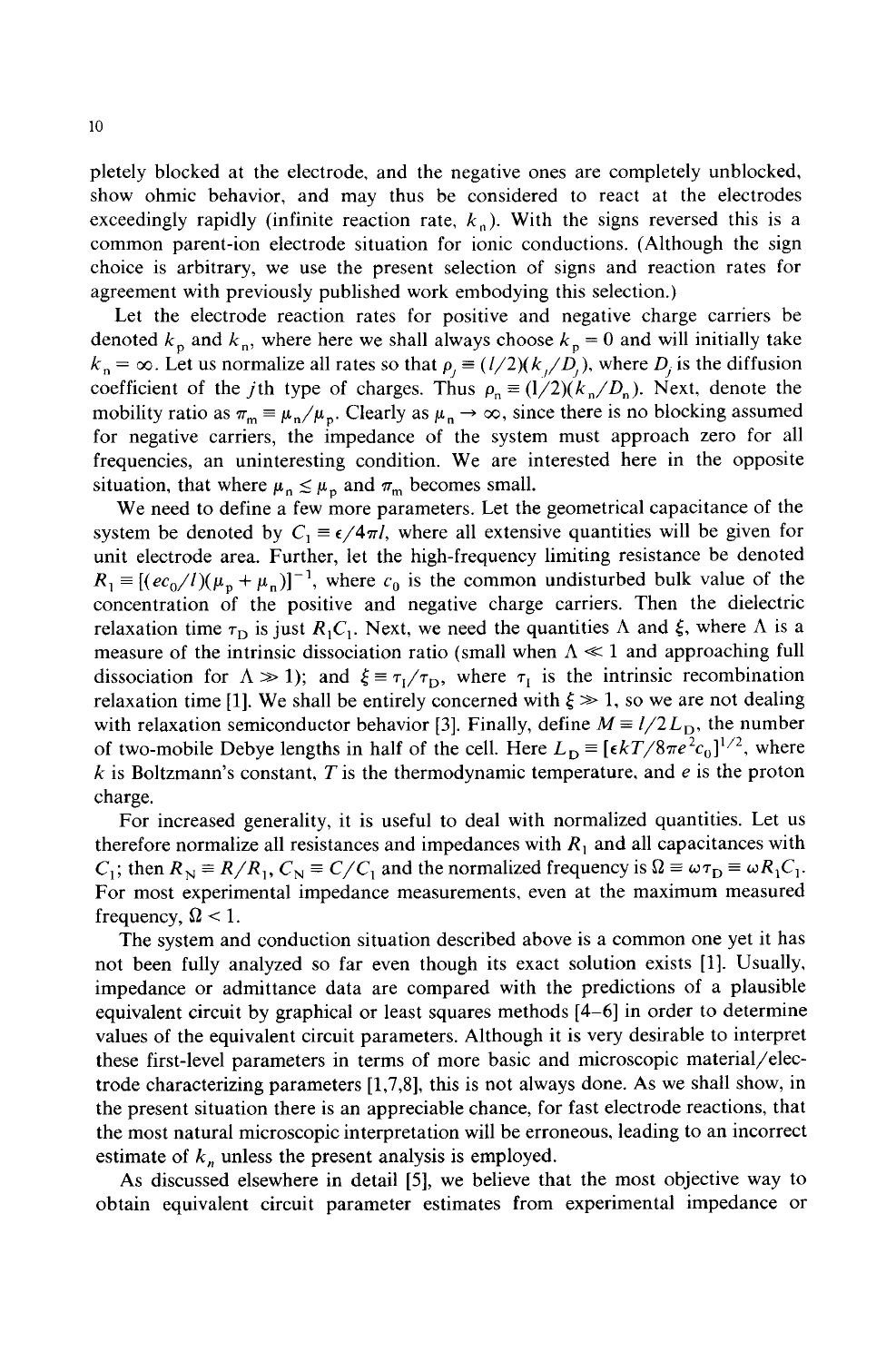admittance data is to use nonlinear complex least squares fitting (NCLSF), usually with weighting based on uncertainties taken proportional to data value magnitudes (W1 weighting). But given a specific mathematical-model impedance function solution, as we have in the present intrinsic conduction situation, there are two ways of proceeding. First and most appropriate, the model (which may not be well approximated by any simple equivalent circuit) may be fitted directly with NCLSF to obtain estimates of all the basic microscopic parameters immediately. When the model is as complicated as it is even in the present intrinsic situation, this is a substantial undertaking. Nevertheless, we plan to add this model to our powerful NCLSF program and invite those with appropriate data to either send them to us for such analysis or request a tape of the full program, which will be provided on a cost basis.

Alternatively, one can fit to an equivalent circuit if there is reason to prefer a specific one and use the resulting circuit element estimates to solve for microscopic parameter values when an appropriate model is available. This procedure will usually be less accurate than that above and may introduce some bias in basic parameters estimates. Here we shall reverse this procedure in order to find an equivalent circuit appropriate for the intrinsic conduction situation and to find approximate connecting equations leading from circuit parameter values to microscopic ones. Thus, we start with specific choices of the basic model parameters, here  $R_1, C_1, \pi_m, M, \rho_p, \rho_n, \Lambda$ , and  $\xi$ , and generate theoretical impedance "data" from the model. These data are then fitted to a given circuit using NCLSF. By carrying out this procedure for several different circuits, we have found one which is satisfactory, and, by generating and fitting many sets of data, have been able to establish some approximate connection formulas between circuit parameters and those listed above. Using these results, one should be able to carry through at least an approximate analysis of intrinsic impedance data without the need of using the full model directly.

## ANALYSIS AND RESULTS FOR  $\rho_p = 0$ ,  $\rho_n = \infty$

The presence of mobile charges of both signs leads one to expect the appearance of Warburg (diffusion) effects [1,9-13]. The Randles circuit of Fig. la is often suggested for such situations when a supporting electrolyte is present [12,13]. Here  $R_{s0}$  is the solution (bulk) resistance,  $C_{\rm dI}$  the double layer capacitance,  $R_{\rm CT}$  a reaction or charge-transfer resistance, and  $W$  the Warburg impedance. We need, in general, to add the geometrical capacitance of the cell,  $C_1$ , to this circuit and to replace the non-physical infinite-length Warburg impedance by an impedance  $Z_D$  which appears where diffusion occurs over a finite length (finite transmission line) [9,11]. We then obtain the circuit of Fig. 1d with  $R_{s0} \to R_1$ ,  $C_{d1} \to C_2$ ,  $R_{CT} \to R_2$ , and  $W \to Z_D$ .

We shall attempt to apply this circuit, derived for the supported situation, to the intrinsic, unsupported situation. Although a Maxwell or Voigt type of connection of the elements of the circuit might be considered rather than the present ladder network connection [14], it has been shown [11,15] that the latter is generally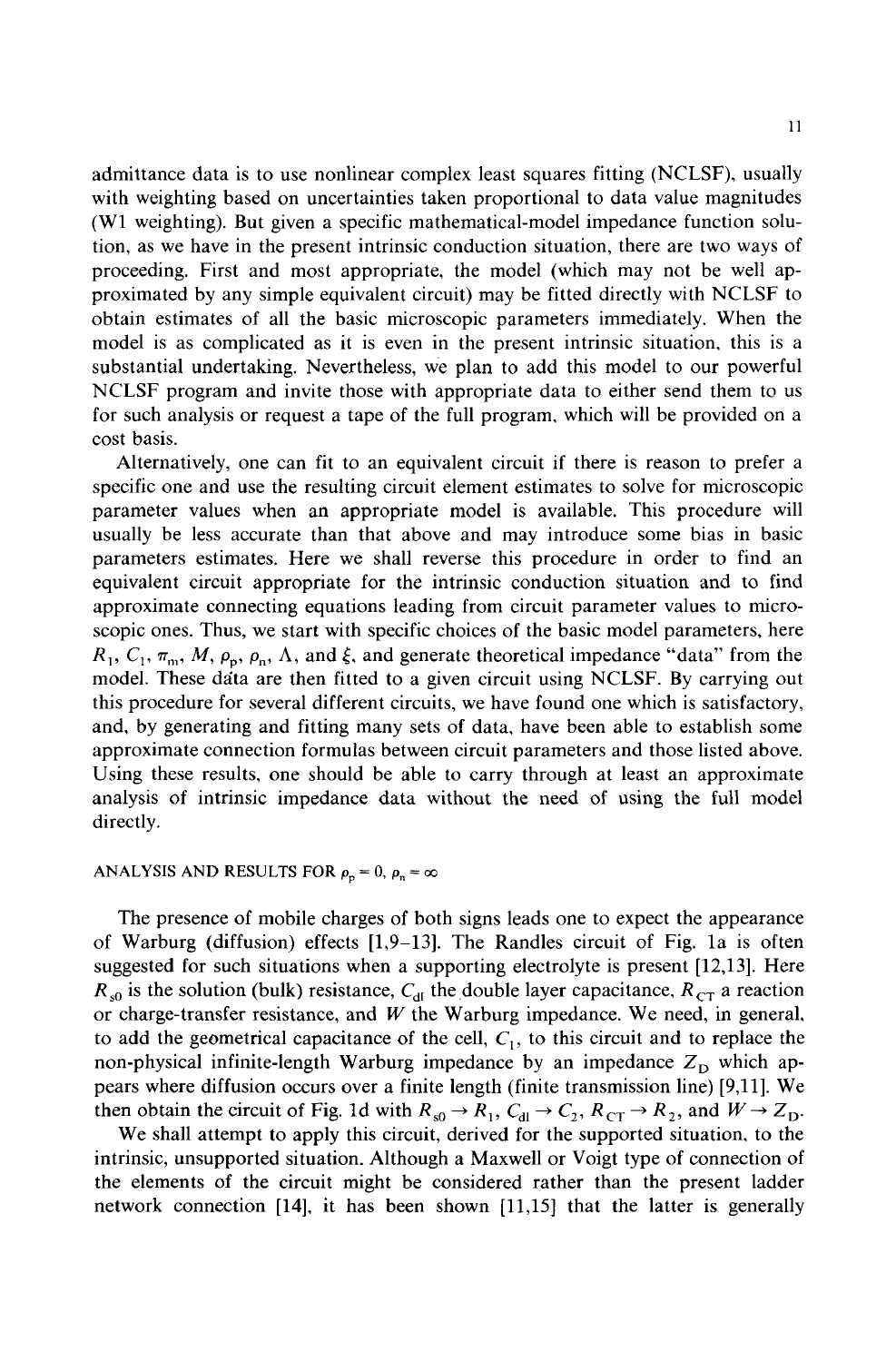

Fig. 1. Possible fitting circuits.

preferable, at least in the unsupported situation. Expression for  $R_1$  and  $C_1$  have already been given. We do not initially have adequate expressions for  $R_{2N}$  and  $C_{2N}$ in the present case. An approximate analysis of the exact solution with ( $\rho_p = 0$  and  $\rho_n = \infty$ ) yielded, however, for the fully dissociated case [1],  $R_{2N} = 0$ , as expected with an infinite reaction rate, and  $C_{2N}$  near the ordinary normalized double layer capacitance expression,  $r - 1$ , where  $r \equiv (M)$ ctnh (M). For  $Z_{DN}$  we take the shorted transmission line result [11]

$$
Z_{\rm DN} = Z_{\rm DON} \left( i\Omega H_{\rm N}^2 \right)^{-1/2} \tanh \left( i\Omega H_{\rm N}^2 \right)^{1/2},\tag{1}
$$

where  $\Omega H_{\text{N}}^2 \equiv \omega H^2$ , so  $H_{\text{N}} = H/\tau_{\text{D}}^{1/2}$ . In the case of supported diffusion of charge of a single sign.  $H = I/\sqrt{D}$ , where *l* is the diffusion length, here the effective electrode separation, and  $D$  is the diffusion coefficient of the diffusing quantity. To interpret the results of fitting intrinsic two-mobile data to the circuit of Fig. ld in terms of microscopic parameters, we need expressions for  $C_{2N}$ ,  $R_{2N}$ ,  $Z_{\text{DON}}$ , and  $H_{N}$ .

In order to simplify our approach as much as possible, we shall generate exact intrinsic data with  $R_1$  and  $C_1$  each taken unity. This leads to no significant loss of generality. Although numerical results for normalized and unnormalized quantities will then be the same, we must maintain the distinction in our formulas in order to allow one to pass properly from normalized to unnormalized expressions. Let  $Z_N \equiv Z'_N - iZ''_N$  denote the total normalized impedance and  $Y_N \equiv Z_N^{-1} \equiv Y'_N + iY''_N$ , the total normalized admittance. Although the full-dissociation data generated seemed to lead to the standard finite-length Warburg shape [9,11,16,17] when  $Z_N^*$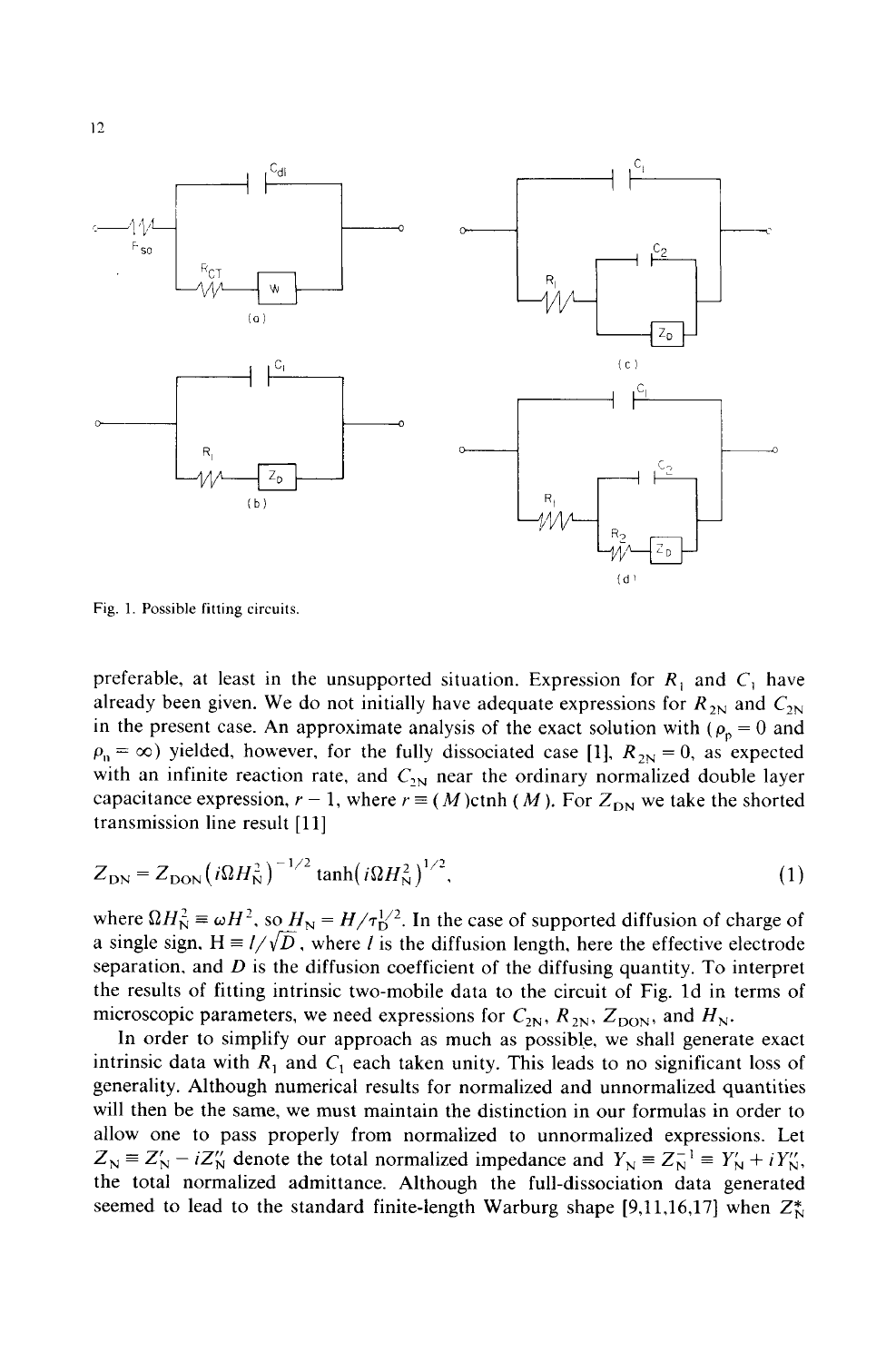was plotted in the complex plane for given  $\pi_m$ , appreciable shape dependence on  $\pi_m$ was observed when  $Y_N$  results were plotted in the complex plane. Here the superscript asterisk indicates complex conjugation. Figure 2 illustrates the behavior obtained for a variety of  $\pi_{\rm m}$  values. These curves, produced automatically on a plotter, each involved as many as 100 points. The top of the spike of infinite height at  $Y_N' = 1$  has been eliminated. Figure 2 shows a surprising variety of shapes with only one of them  $(\pi_m = 10^{-2})$  looking at all like the quarter circle one sometimes expects [17] with Warburg processes present. Although the  $Z_N^*$  curves increase in size as  $\pi_m$  decreases, they do not change their shape like the Y<sub>N</sub> ones do. Clearly as  $\pi_m \rightarrow 0$ , the Y<sub>N</sub> curve approaches a semicircle, a result consistent with the Fig. 1d circuit when  $Z_D = \infty$ .

We next tried fitting theoretical "data" calculated for a wide range of  $\pi_{\rm m}$  values to the circuits of Fig. 1b, c, and d using W1 weighting. Results for the standard deviation of overall fit,  $\sigma_f$ , are shown in Fig. 3. All circuits are adequate for  $\pi_m \ge 10^{-1}$ , but clearly only that of Fig. 1d is appropriate over the entire  $\pi_m$  range investigated. The exact solution [1] shows that in the  $\pi_m = 1$  case, where appreciable simplification is possible, the Fig. 1c circuit should be appropriate with  $C_{2N} \equiv r - 1$ and  $R_{2N} = 0$ . In fact, we found it yielded virtually a perfect fit for  $\pi_m = 1$ . The fitting values of  $Z_{\text{DON}}$  and  $H_{\text{N}}$  obtained with the input values  $M = 10^4$ , and  $\Lambda$  and  $\xi$  both infinite, were 1 and  $10<sup>4</sup>$ , respectively.

Let us continue to restrict attention to the fully dissociated case. Results of much fitting of the Fig. ld circuit were analyzed, compared with the approximate results of



Fig. 2. Admittance plane plots for the normalized admittance,  $Y_N = R_1 Y$ , for various values of the mobility ratio  $\pi_{\text{m}} = \mu_{\text{n}} / \mu_{\text{p}}$ .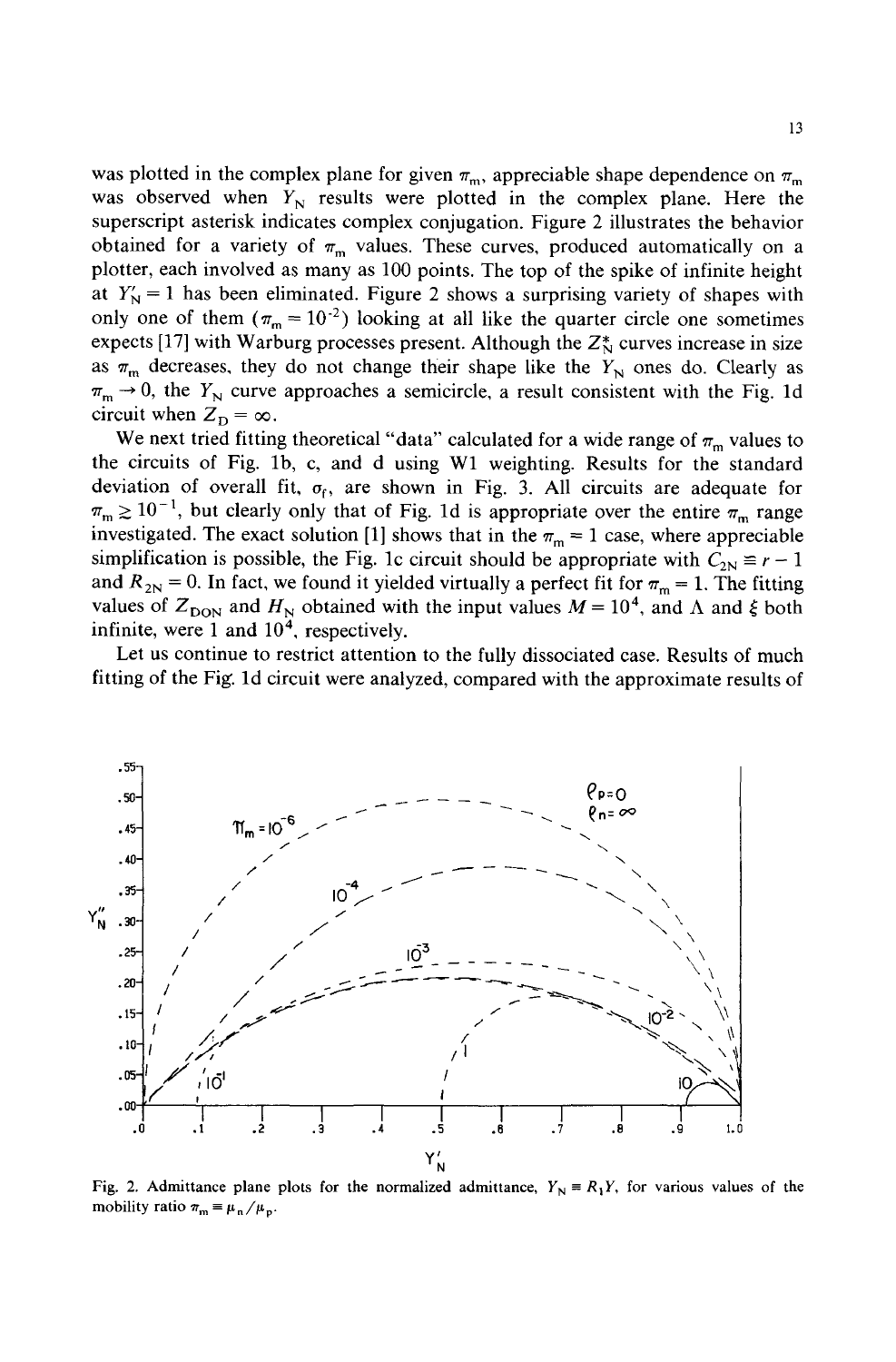

Fig. 3. Overall standard deviation of fit,  $\sigma_f$ , for fitting of the theoretical data to the various circuits of Fig. 1 for a range of  $\pi_{m}$  values.

the exact solution, and showed that in the  $\rho_p = 0$ ,  $\rho_n = \infty$  case,  $Z_{\text{DON}} \equiv \pi_m^{-1}$  and  $H_{\text{N}} \equiv (M/2) [\pi_{\text{m}}^{-1} + 2 + \pi_{\text{m}}]^{1/2}$ . These particular results agree well with the approximate exact solution results [1]. But the  $C_{2N}$  and  $R_{2N}$  results did not turn out as expected from the approximate solution. Let us denote  $R_{2N}$  as  $R_{2N\infty}$  when  $\rho_n = \infty$ , the present case. We found that  $R_{2N\infty}$  was not zero for  $\pi_{m}$  < 1 and that  $C_{2N}$  was not given by the approximate formula derived in ref. 1 except at  $\pi_m = 1$ . These results indicate first that the approximations made in simplifying the exact solution were too great, and, more importantly, that an apparent charge transfer resistance can appear when fitting the intrinsic conduction situation even when the electrode reaction rate is infinite for mobile charges of one sign. This implies that possibly serious errors may arise in deriving reaction rates from small-signal impedance results. Since  $\rho_n$  will not be infinite in practical cases, we must further investigate such cases and try to derive a method to find  $\rho_n$  and  $k_n$  in principle no matter what their values. This task is carried out in the next section and shows that there is a practical upper limit to the value of  $k_n$  which can be reliably estimated.

The appearance of a  $R_{2N} > 0$  in the present ambipolar diffusion situation must be associated with the drag of charges of one sign on those of the other sign when  $\pi_{m} \neq 1$ . The resulting  $R_{2N}$  is not associated in any way with a charge transfer process when  $\rho_n = \infty$  but might be mistaken for a resistance arising from such a process by analogy to the Randles circuit. To clarify the matter, we need an expression for both  $R_{2N\infty}$  and for  $R_{2N}$  when  $\rho_n < \infty$ . First, however, consider  $\rho_n = \infty$ . A few fitting results are shown in Table 1. Here and hereafter we shall always use the Fig. ld circuit for fitting. In Table 1  $\sigma_f$  is the standard deviation of the overall fit and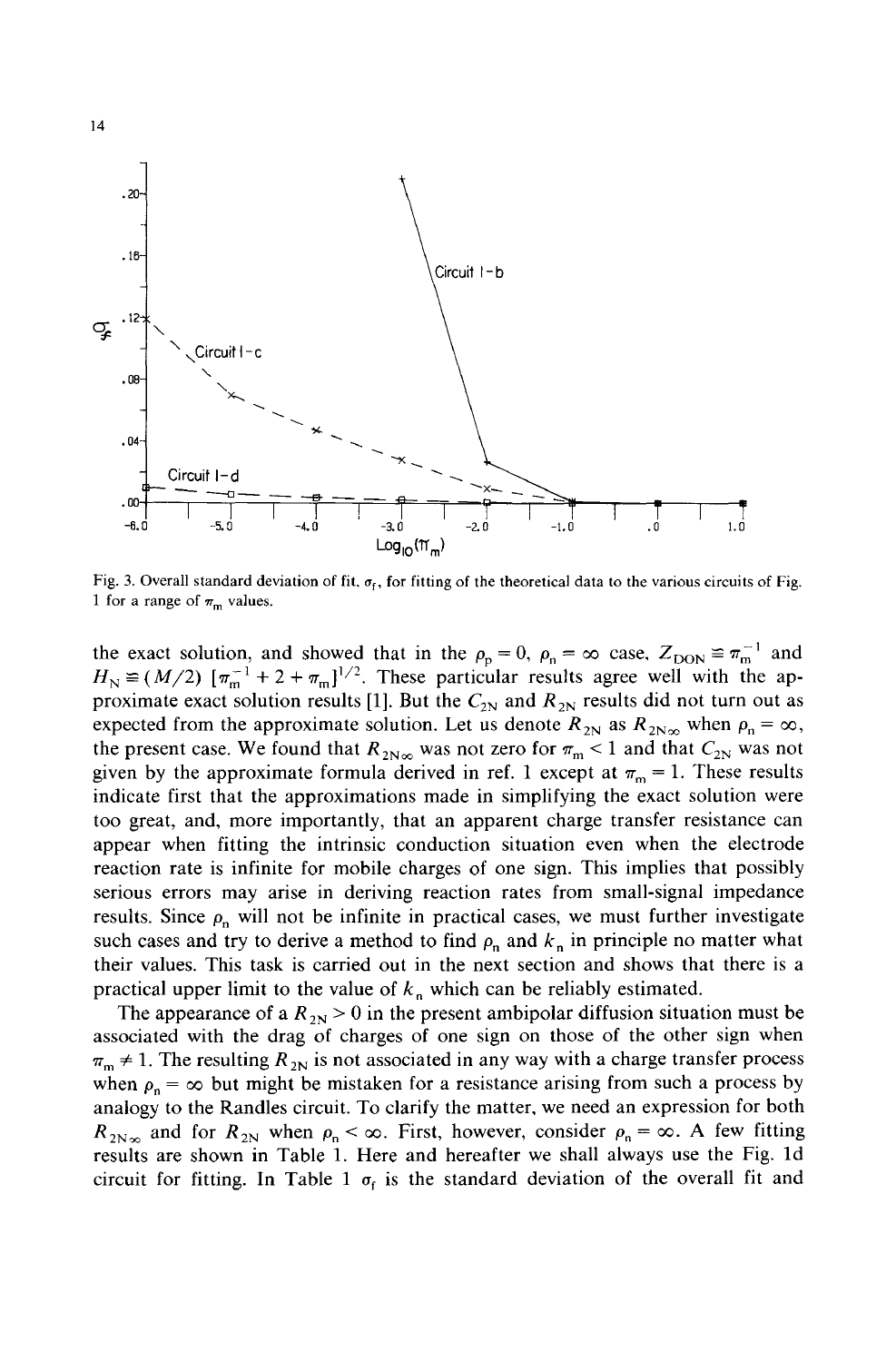#### TABLE 1

Some fitting results for  $\rho_p = 0$ ,  $\rho_n = \infty$ ,  $\Lambda = \infty$ ,  $\xi = \infty$ , and  $M = 10^4$ . Results are shown in the form  $N/P$ , where N is a fitting estimate and P is its standard deviation in  $%$ 

| $\pi_{\rm m}$ | $Z_{\text{DON}}$         | $H_{\rm N}$            | $C_{2N}$                            | $R_{2N}$                     | σε                   |
|---------------|--------------------------|------------------------|-------------------------------------|------------------------------|----------------------|
| 10            | 0.1                      | $1.739 \times 10^{-4}$ | $4.46 \times 10^5 / 0.31$           |                              | $9 \times 10^{-6}$   |
|               |                          | 10 <sup>4</sup>        | $9.999 \times 10^{4}$               |                              | $10^{-13}$           |
| $10^{-2}$     | 99.96/0.01               | 5.0497/0.01            | $6.77 \times 10^3 / 0.24$           | $1.71 \times 10^{-2} / 0.53$ | $6.9 \times 10^{-4}$ |
| $10^{-6}$     | $9.97 \times 10^5 / 0.2$ | 5.007/0.20             | 7.05 $\times$ 10 <sup>3</sup> /0.20 | $2.09\times10^{2}/1.0$       | $9.8 \times 10^{-3}$ |

numbers to the right of slashes are the estimated relative per cent standard deviations of the individual parameters. Even the  $\pi_m = 10^{-6}$  fit is excellent. Similar results were obtained with other M values.

Although the  $Z_{\text{DON}}$  and  $H_{\text{N}}$  values in the table agree well with the expressions for these quantities given above, those for  $C_{2N}$  and  $R_{2N}$  do not for  $\pi_{\text{m}} < 1$ . The  $C_{2N}$ dependence is shown in Fig. 4. As  $\pi_m \to 0$ ,  $C_{2N}$  approaches  $(r-1)/\sqrt{2}$  or  $(r/\sqrt{2})-1$ . For  $\pi_{\rm m} > 1$ ,  $C_{2N}$  increases very rapidly. Its dependence in this region is of little interest, however, because its reactance is small there, as is that of the combination  $(R_{2N} + Z_D)$  in parallel with it. Thus in this region the bulk parameters  $R_1$  and  $C_1$ dominate. For  $\pi_{\text{m}} < 1$ , we find that  $R_{2N}$  depends on powers of M and ( $\pi_{\text{m}}^{-1} - 1$ ). By fitting the log of  $R_{2N}$  values for many input M and  $\pi_m$  values to an appropriate



Fig. 4. Dependence of the normalized capacitance,  $C_{2N} \equiv C_2/C_1$ , on  $\pi_m$  over the  $\pi_m$  range of interest.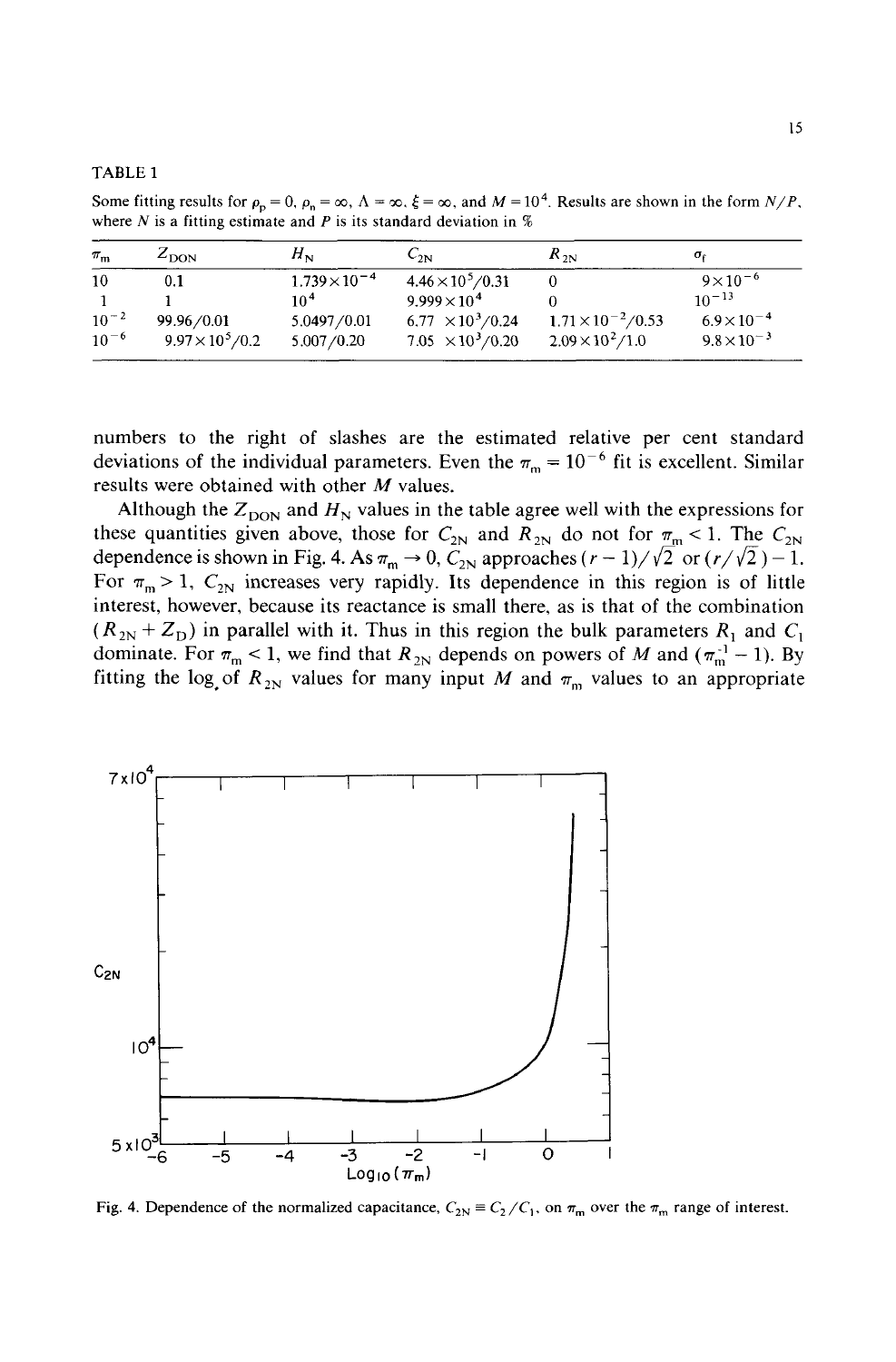function using multiple linear regression, we find

$$
R_{2N\infty} \approx 2.815 \, M^{-1.089} \left[ \pi_{m}^{-1} - 1 \right]^{1.019} \tag{2}
$$

with this result explaining 99.34% of the variation in the data. Nevertheless, this is not a very well-fitting result, and for many purposes, the result obtained from the data by requiring unity exponents,

$$
R_{2N\infty} \equiv 1.953 \, M^{-1} \big[ \, \pi_{\rm m}^{-1} - 1 \big], \tag{3}
$$

will be sufficient. We find that when  $\pi_{m} \ll 1$ ,  $R_{2N\infty}/Z_{\text{DON}} \approx 2/M$ . Thus, for sufficiently large M,  $R_{2N\infty}$  will be negligible compared to  $Z_{\text{DON}}$ . But even then,  $R_{2N\infty}$  may play a significant role for those  $\Omega > 0$  frequency values where  $|Z_{\text{D}}| \ll 1$  $Z_{\text{DON}}$ .

Since  $R_{2N_{\infty}}$  will be small compared to  $Z_{\text{DON}}$  for most M values of interest, it is worthwhile to examine how well it can be determined for finite accuracy real data. We simulate this situation by truncating the theoretical data from its original 15 figures to four, three, or two figures. Note that truncation is more severe than rounding and introduces essentially random error. Results are presented in Table 2 where the "remaining figures" column shows the remaining number of figures in the data after any truncation. We see that even the 10% truncation-2 data results are not much degraded from untruncated values and that  $R_{2N_{\infty}}$  can still be well determined.

Now although the results of Fig. 2 show that an  $R_2 > 0$  is needed to achieve an adequate data fit, Table 1 shows that the fit is still by no means perfect for  $\pi_{\rm m}$  < 1, but more serious, the failure of the data to lead to unity exponents in eqn. (2) suggests that the Fig. ld circuit is still not wholly adequate. We expect a quantity like  $R_{2\infty}$  to be intensive, independent of *l*. But this is only the case for the  $M^{-1}$ dependence of eqn. (3). Then one finds that  $R_{2\infty}$  may be written in the form

$$
R_{2\infty} = 1.953 \left[ \frac{\mu_{\rm p} - \mu_{\rm n}}{\mu_{\rm p} + \mu_{\rm n}} \right] \left[ \frac{2L_{\rm D}}{e\mu_{\rm n}c_0} \right]
$$
 (4)

entirely/-independent. But the partially extensive behavior of eqn. (2) is not the only

Fitting results for  $\rho_p = 0$ ,  $\rho_q = \infty$ ,  $\Lambda = \infty$ ,  $M = 10^2$  (lines 1-4),  $M = 10^4$  (lines 5 and 6), and  $\pi_m = 10^{-4}$ , showing effects of data truncation

| Remaining<br>figures | $Z_{\text{DON}}$ | $H_{\rm N}$ | $C_{2N}$  | $R_{2N}$   | $\sigma_{\rm f}$      |
|----------------------|------------------|-------------|-----------|------------|-----------------------|
| 15                   | 9760/0.14        | 4928/0.12   | 69.5/0.20 | 211/1.0    | $9.33 \times 10^{-3}$ |
| $\overline{\bf 4}$   | 9757/0.14        | 4929/0.12   | 69.5/0.20 | 211/1.0    | $9.35 \times 10^{-3}$ |
| 3                    | 9746/0.16        | 4929/0.12   | 69.8/0.22 | 210/1.1    | $1.01 \times 10^{-2}$ |
|                      | 9656/0.43        | 4945/0.36   | 73.0/0.62 | 202/3.1    | $2.82 \times 10^{-2}$ |
| 15                   | 9990/0.05        | 5.002/0.04  | 6.98/0.16 | 1.92/0.78  | $3.5 \times 10^{-3}$  |
| $\overline{2}$       | 9805/0.28        | 5.034/0.24  | 7.37/0.87 | 1.90 / 4.4 | $1.60\times10^{-2}$   |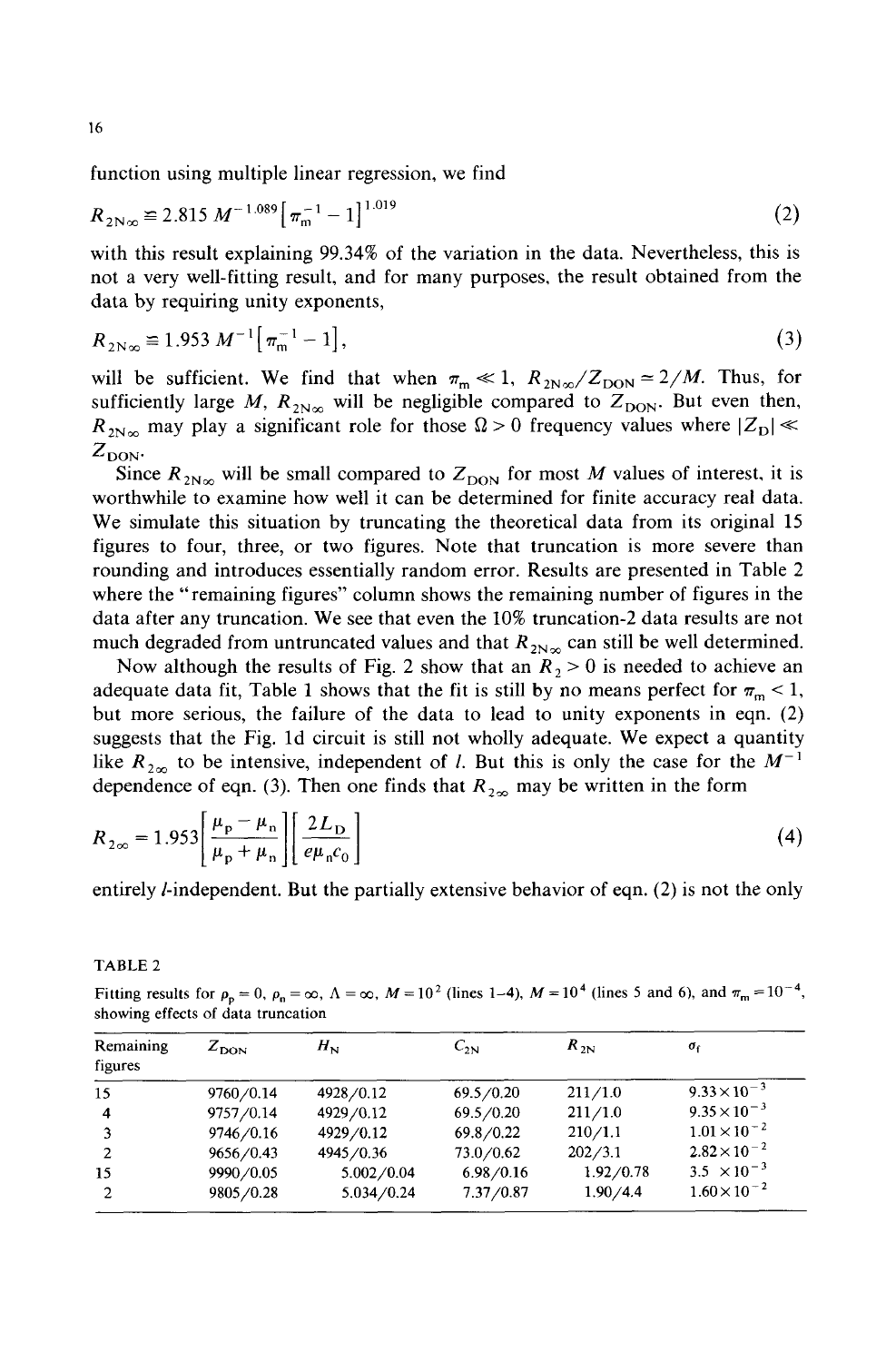TABLE 3

Fitting results for  $\rho_p = 0$ ,  $\rho_n = \infty$ ,  $M = 10^2$ , and  $\pi_m = 10^{-4}$ , showing results of  $\Lambda$  and  $\xi$  variation

| $\Lambda$    |                 | $Z_{\text{DON}}$          | $H_{\rm N}$               | $C_{2N}$  | $R_{2N}$   | $\sigma_{\rm f}$      |
|--------------|-----------------|---------------------------|---------------------------|-----------|------------|-----------------------|
| $10^{2}$     | 10 <sup>4</sup> | $9.76 \times 10^3 / 0.13$ | $4.98 \times 10^3 / 0.11$ | 69.7/0.19 | 207/0.93   | $8.61 \times 10^{-3}$ |
| $10^{2}$     | $10^{2}$        | $9.76 \times 10^3 / 0.14$ | $4.98 \times 10^3 / 0.11$ | 69.8/0.20 | 208/0.98   | $9.08 \times 10^{-3}$ |
| 10           | 10 <sup>2</sup> | $9.80 \times 10^3 / 0.10$ | $5.40 \times 10^3 / 0.08$ | 72.6/0.15 | 185/0.75   | $6.81 \times 10^{-3}$ |
| $\mathbf{1}$ | $10^{2}$        | $9.99 \times 10^3 / 0.48$ | $8.55 \times 10^3 / 0.33$ | 85.5/0.81 | 65.2 / 5.0 | $3.38 \times 10^{-2}$ |
| $10^{-1}$    | $10^{2}$        | $1.00 \times 10^4 / 0.19$ | $2.28 \times 10^4 / 0.15$ | 70.3/1.6  | 1.45/22    | $1.49 \times 10^{-2}$ |
| $10^{-2}$    | $10^{2}$        | $9.71 \times 10^3 / 0.96$ | $7.23 \times 10^4 / 0.78$ | 77.9/3.0  | 6.98/6.2   | $7.51 \times 10^{-2}$ |

problem. The circuit of Fig. ld yields the following expression for the total normalized resistance  $R_{DN}$  as  $\Omega \rightarrow 0$ :  $R_{DN} = 1 + R_{2N} + Z_{DO}$ . But the exact solution [1] leads to the exact result

$$
R_{\rm DN} = \left(1 + \pi_{\rm m}^{-1}\right) \left(1 + \rho_{\rm n}^{-1}\right) \tag{5}
$$

when  $\rho_p = 0$ . When  $\rho_n = \infty$  as well, the two expressions for  $R_{DN}$  require that  $R_{2N\infty}$  +  $Z_{\text{DO}} = \pi_{\text{m}}^{-1}$ . But we expect and find that  $Z_{\text{DO}} \cong \pi_{\text{m}}^{-1}$ . To the degree that this relation is exact,  $R_{2N_{\infty}}$  should disappear as  $\Omega \rightarrow 0$ , even though it plays an important role for non-zero  $\Omega$  values, particularly those larger than the  $\Omega$  value which leads to *Max[IM(Z<sup>\*</sup><sub>D</sub>)]*, about 2.53  $(bM^2)^{-1}$ , where  $b \equiv (\pi_m + 2 + \pi_m^{-1})/4$ . Equation (5) shows that if experimental measurements could be extended to sufficiently low frequencies that  $Z_D \rightarrow Z_{DO} = R_{DO}$ , there would be no error in determining the reaction rate constant  $\rho_n$  or  $k_n$ . But usually, data cannot be obtained at the very low frequencies Where zero-frequency results are adequately approximated. Then higher-frequency circuit fitting will generally yield a non-zero  $R_2$  (even when  $p_n = \infty$ ), and this resistance will need careful interpretation to avoid errors in reaction rate estimation.

So far we have set the generation–recombination parameters  $\Lambda$  and  $\xi$  infinite, appropriate for full dissociation. Comparison of the results presented in Tables 2 and 3 shows that reducing  $\Lambda$  and  $\xi$  to 100 makes very little difference in the results. But as  $\Lambda$  continues to decrease and there is less and less dissociation, we see that the overall fit deteriorates,  $H<sub>N</sub>$  increases and begins to approach  $\Lambda^{-1}$  behavior, and  $R<sub>2N</sub>$ decreases until it is not well defined for  $\Lambda$  appreciably smaller than unity. It thus appears that no  $R_2$  is required in the circuit for strong recombination situations, but we shall not pursue the matter further here and shall take  $\Lambda$  and  $\xi$  infinite for the remaining work.

## ANALYSIS AND RESULTS FOR  $\rho_p = 0$ ,  $\rho_n \leq \infty$

Since the assumption  $\rho_n = \infty$  is unduly restrictive, we have carried out numerous fittings with the Fig. 1d circuit of exact intrinsic-model data for which  $\rho_n \leq \infty$ . Although a proper expression for  $R_{2N}$  in the present  $\rho_n < \infty$  intrinsic case is not available from theory, earlier work leads to numerous expressions for the charge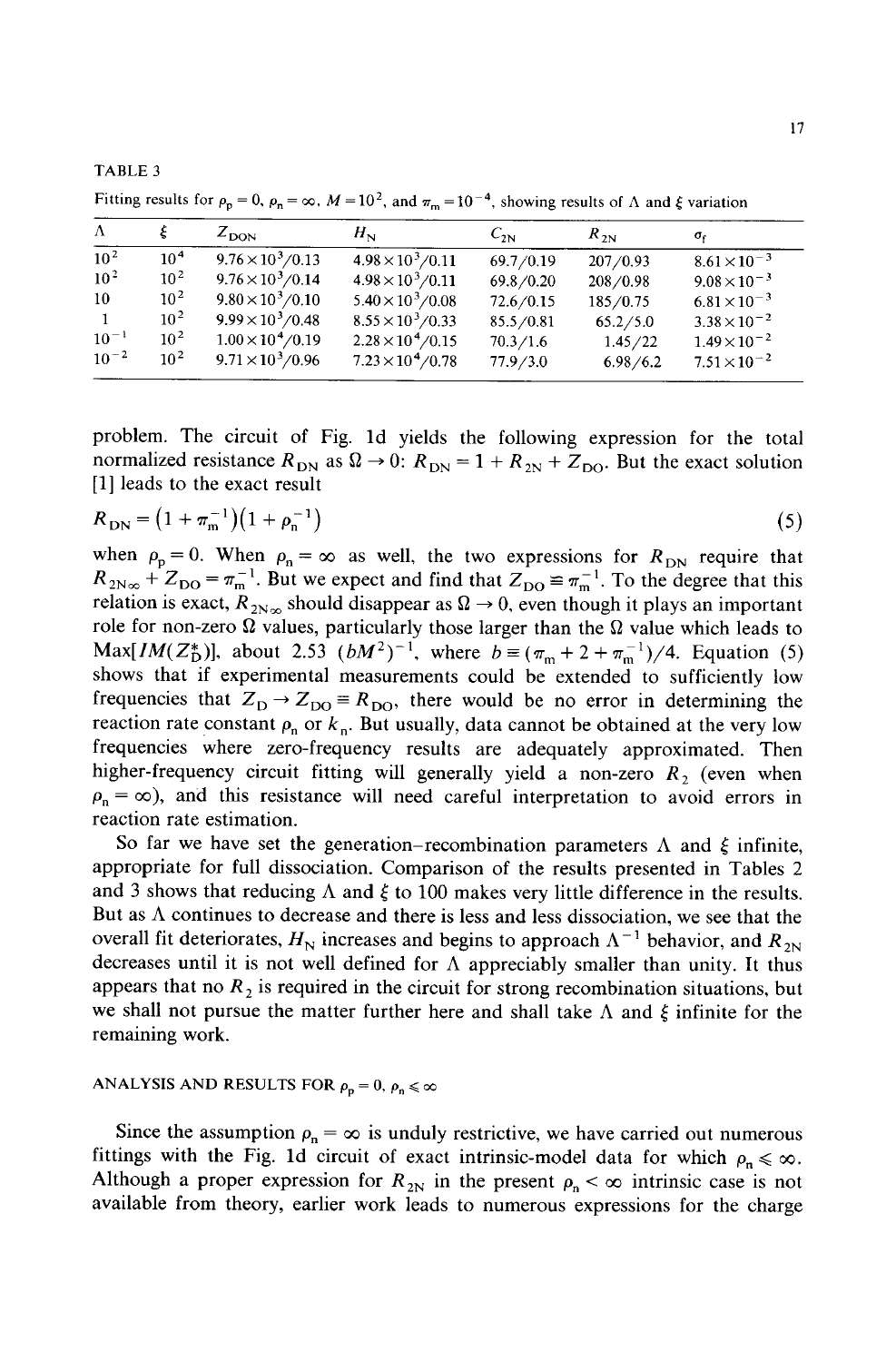transfer resistance in supported [12,13,16] and unsupported [1,15,16] cases when both  $\rho_p$  and  $\rho_n$  are arbitrary. In the present  $\rho_p = 0$ ,  $\rho_n \leq \infty$  situation, the earlier work and eqn. (5) suggest that the contribution to  $R_{2N}$  from  $\rho_n < \infty$  should be (1+  $\pi_m^{-1}$ ) $\rho_n^{-1}$ . Let us assume that when  $\rho_n \leq \infty$ ,  $R_{2N}$  may be written in the form

$$
R_{2N} = R_{2N\infty} + R_{2NX} \tag{6}
$$

where  $R_{2NX} = 0$  for  $\rho_n = \infty$ . Our task is now to find a good working approximation for  $R_{2N \times}$ , and thus for  $R_{2N}$  in general.

We have obtained  $R_{2N}$  results from circuit fitting using a wide variety of *M*,  $\pi_{m}$ , and  $\rho_n$  values. The corresponding values of  $R_{2N} = (R_{2N} - R_{2N\infty})$  were then calculated using actual fitting  $R_{2N_{\infty}}$  values. Again multiple linear regression was employed to find estimates of the parameters in the test function  $KM^{-a}(\pi_{m}^{-1}+1)^{b}\rho^{c}$ using the log of  $R_{2NX}$  values obtained as above. The result obtained with all parameters free was

$$
R_{2\text{NX}} \equiv 1.197 \, M^{-0.0322} \big(\, \pi_{\text{m}}^{-1} + 1 \big)^{0.9965} \rho_{\text{n}}^{-0.9448} \tag{7}
$$

a form that accounted for 99.86% of the variance. But results nearly as good were found with  $a$  set to zero and  $b$  to 1. Then

$$
R_{2\text{NX}} \equiv 0.927 \left( \pi_{\text{m}}^{-1} + 1 \right) \rho_{\text{n}}^{-0.942} \tag{8}
$$

which still accounted for about 99.81% of the variance. When one sets  $c$  to  $-1$ , averaging of the data to obtain  $K$  yields

$$
R_{2\text{NX}} \equiv 1.151 \left( \pi_{\text{m}}^{-1} + 1 \right) \rho_{\text{n}}^{-1} \tag{9}
$$

with a relative standard error of fit of about 23%.

It is likely that the reason fitting of  $R_{2N}$  results with all exponents free led to slightly non-integral values, as in eqns.  $(2)$ ,  $(7)$ , and  $(8)$ , is that even though the Fig. ld circuit yields good fits of the theoretical data, it is still an approximate representation and induces some systematic error and bias in the fitting results. For most practical purposes, the use of eqns. (3) and (9) will be sufficient for the analysis of experimental data for strongly dissociated systems and will certainly lead to better estimates of  $k_n$  than those approaches which neglect  $R_{2N_{\infty}}$  entirely. When eqns. (3) and (9) are used in eqn. (6) and  $\pi_{m} \ll 1$ , one obtains, for example,

$$
R_{2N} \cong \pi_{m}^{-1} \left[ 1.95 \ M^{-1} + 1.15 \ \rho_{n}^{-1} \right] \tag{10}
$$

For obtaining as accurate estimates of  $K_n$  and the other system parameters as possible, one should ideally use direct least squares fitting of the data to the intrinsic model without the intermediary of an equivalent circuit.

Now consider how the results of data fitting for a strongly dissociated system can be used to find estimates of microscopic system parameters. First, assume that  $R_1$ ,  $C_1$ ,  $R_2$ ,  $C_2$ ,  $Z_{\text{DO}}$ , and H have been obtained from complex least squares data fitting. If the highest frequency available is too low to yield an adequate estimate of the geometrical capacitance  $C_1$ , it can be calculated when  $\epsilon$  and l are known. Alternatively, if a value of  $C_1$  is obtained from the fitting,  $\epsilon$  can be estimated from it. Next,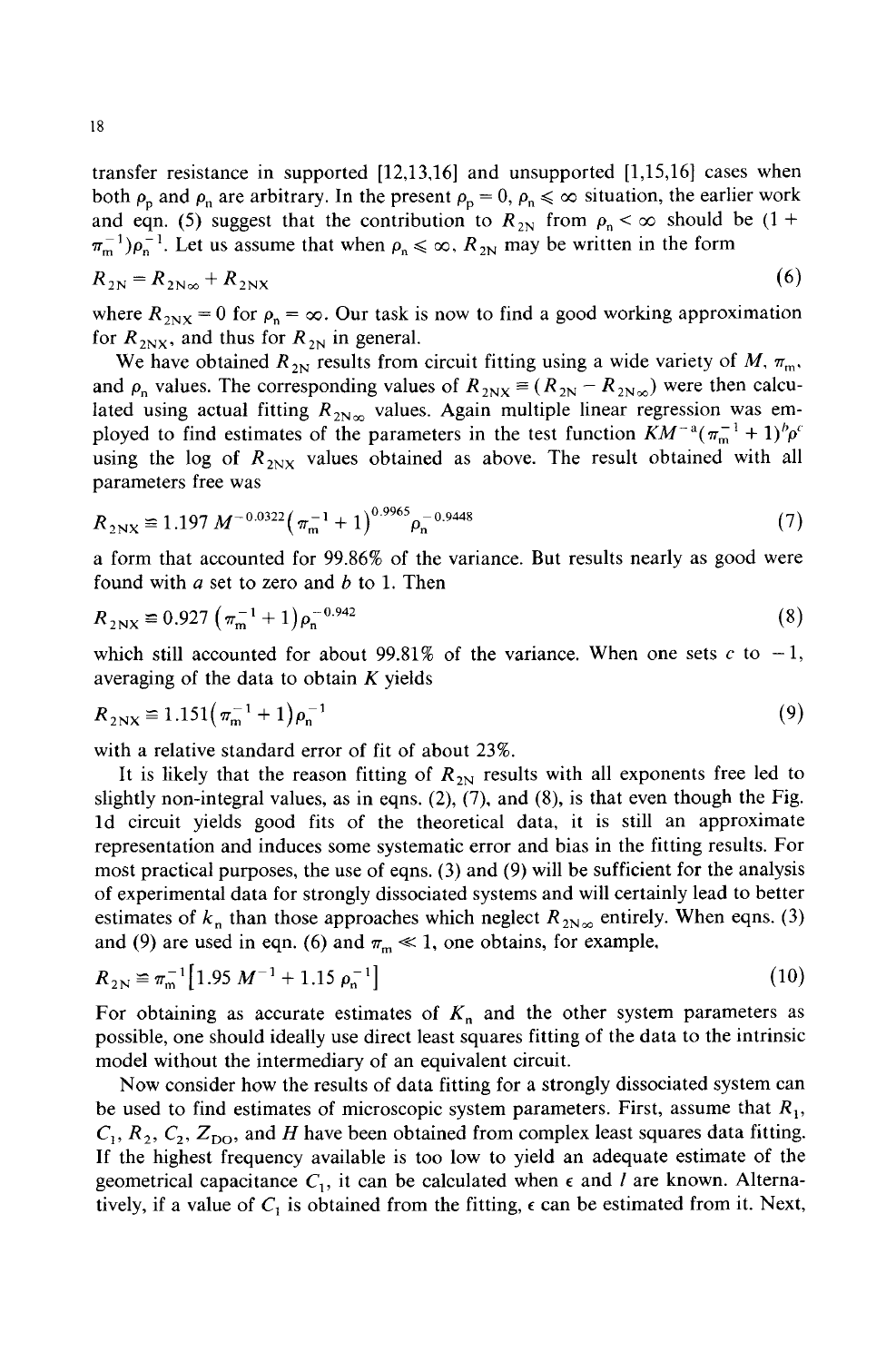form  $R_{2N}$ ,  $C_{2N}$ ,  $H_N$ , and  $Z_{\text{DON}}$ . We obtain an estimate of  $\pi_m$  directly from  $Z_{\text{DON}} \equiv \pi_{\text{m}}^{-1}$ . Then this value may be used in  $H_{\text{N}} \equiv (M/2)[\pi_{\text{m}}^{-1} + 2 + \pi_{\text{m}}^{-1}]^{1/2}$  to estimate  $M$ . This value of  $M$  should usually be preferable to that obtained from  $C_{2N} \cong 0.7$  [(M)ctnh(M) - 1] which seems to apply for  $\pi_{m}$  < 0.1 (see Fig. 4), but the two values should certainly be comparable. Next,  $R_{2N_{\infty}}$  may be calculated using eqn. (2) or (3). Then  $R_{2NX} = R_{2N} - R_{2N_{\infty}}$  may be formed. Finally an estimate of  $\rho_n$  may be calculated using eqn. (7), (8), or (9).

Now from the estimate of M found above, one immediately obtains the Debye length  $L_{\rm D}$ . When  $\epsilon$  is known, it may be used to calculate an estimate of the bulk concentration  $c_0$ . Then using the value of  $G_1 = R_1^{-1} = (ec_0/l) (1 + \pi_m^{-1})\mu_n$  and the values of  $c_0$  and  $\pi_m$  already found, one obtains estimates of  $\mu_n$  and  $\mu_p$ . For a uni-univalent system,  $D_i = (kT/e)\mu_i$ . Finally,  $k_n$  may then be calculated from  $k_n = 2D_p \rho_p/l$ . Thus assuming that l and the electrode area are known, one can calculate from  $R_1, C_1, R_2, C_2, Z_{DO}$  and H the full system characterization parameters  $L_{\rm D}$ ,  $\epsilon$ ,  $c_0$ ,  $\mu_{\rm n}$ ,  $\mu_{\rm p}$ ,  $\rho_{\rm n}$ , and  $k_{\rm n}$ .

Although the above method of data analysis should be useful in most cases of interest, particularly those where  $k_n$  is not too large, the accuracy of its  $k_n$  estimate necessarily degrades as  $k_n$  increases. There is therefore a practical limit to the size of  $k_n$  or  $\rho_n$  which can be reliably estimated by the present approach, just as there is for other methods of determining  $k_n$ . The problem arises from the subtraction  $R_{2NX}$  =  $R_{2N}- R_{2N\infty}$ , where estimates of both members on the right will be uncertain and they approach each other as  $k_n \to \infty$ . Let us make the reasonably conservative assumption that the minimum meaningful estimate of this difference, using good but not perfect data, is of the order of 0.5  $R_{2N\infty}$ . Then the limiting relation  $R_{2NX} \equiv 0.5$  $R_{2N_{\infty}}$ , yields, using the approximate results of eqns. (3) and (9), the following estimate of the maximum meaningful  $\rho_n$ :

$$
\rho_{\text{nnax}} \equiv M(\pi_{\text{m}}^{-1} + 1) / (\pi_{\text{m}}^{-1} - 1) \tag{11}
$$

which may usually be adequately approximated as  $\rho_{nmax} \equiv M$ . In turn this result leads to

$$
k_{\max} \equiv D_{\rm n}/L_{\rm D}.\tag{12}
$$

For a  $D_n$  of 10<sup>-6</sup> cm<sup>2</sup>/s and a  $L_D$  of 10<sup>-5</sup> cm,  $k_{nmax}$  is then about 0.1 cm/s.

Finally, it is of interest to examine what sort of error would be made in the estimate of  $k_n$  if it were actually very large but this fact was not recognized and  $R_2$ was believed to be  $R_{2X}$ , arising from a non-infinite reaction rate, rather than the proper  $R_{2\infty}$ . This would be the situation mentioned at the beginning of this work where the appearance of  $R_2 = R_{2\infty}$  from fitting when  $\rho_n$  is actually  $\infty$  is not taken into account. Let us use the approximate result, from Eq. (9),  $R_{2NX} \equiv (1 + \pi_{m}^{-1})\rho_{n}^{-1}$ . Then the above misinterpretation amounts to setting  $R_{2x} = R_2 = R_{2\infty}$ . From this equation, we immediately obtain

$$
k_{\rm n} \equiv \frac{2D_{\rm n}\rho_{\rm n}}{l} = \frac{2D_{\rm n}}{l} \frac{\left(1 + \pi_{\rm n}^{-1}\right)}{R_{2\rm N}} = 2kT/e^2c_0R_2 = \left(16\pi/\epsilon\right)\left(L_{\rm D}^2/R_2\right) \tag{13}
$$